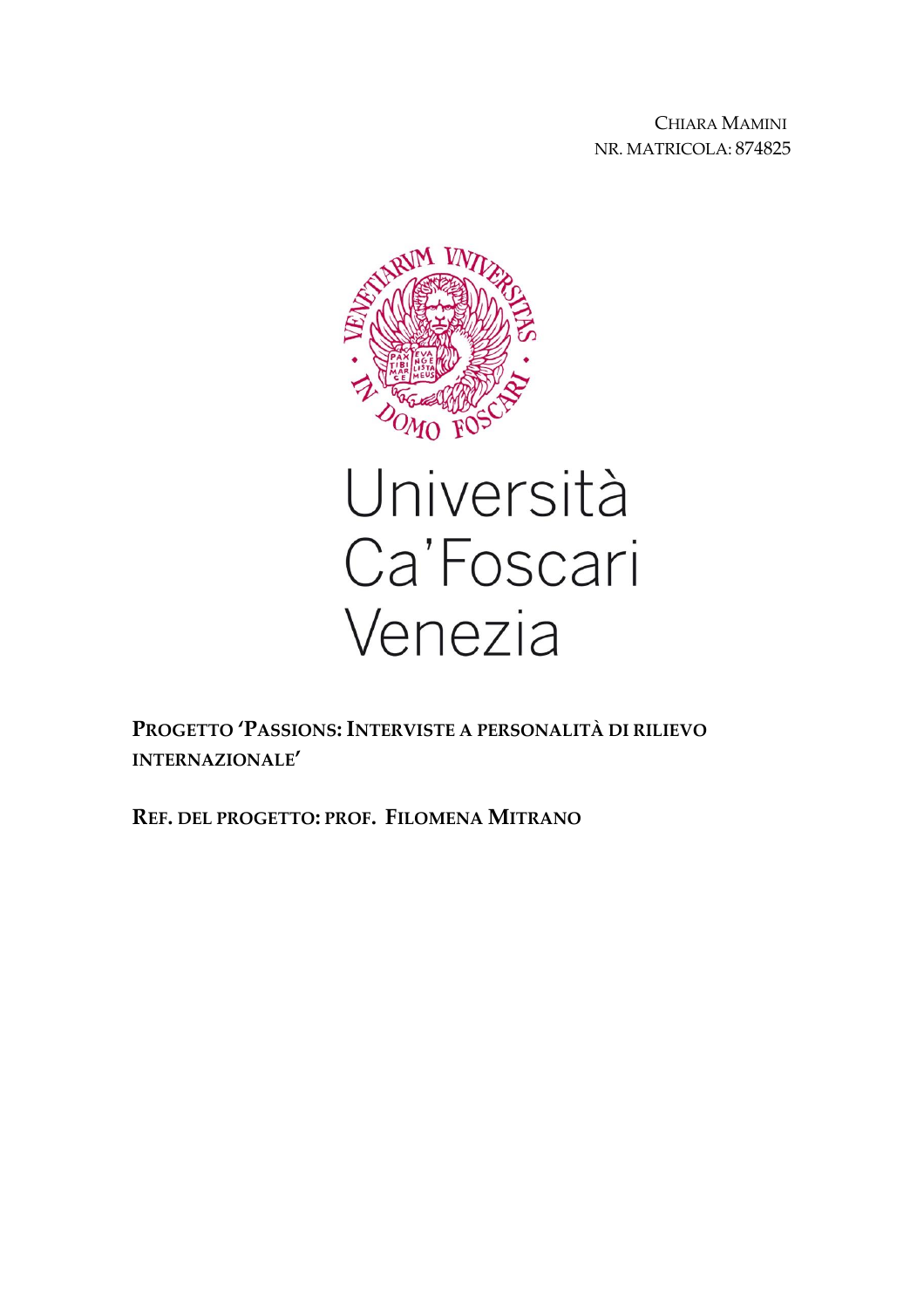**CHIARA MAMINI**

**INTERVIEWS**

## **PROF. DANIELE FIORENTINO**

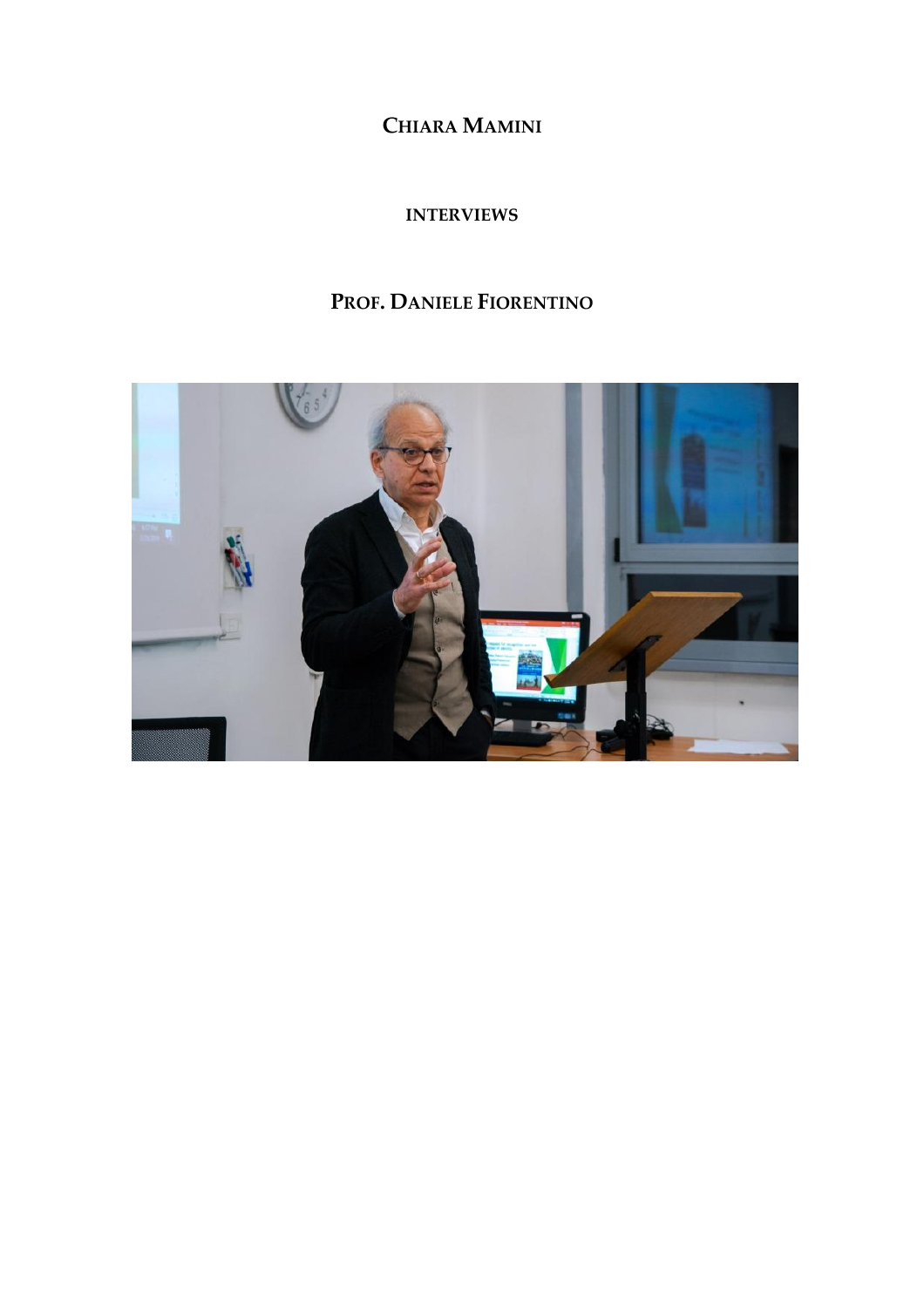What drove me to engage in the "Passions" traineeship with Professor Mitrano was the opportunity to interview a prominent international figure in my field of interest, which is international relations. Discussing US-Italian relations from a historical point of view with Professor Fiorentino was an exciting experience that enriched my personal cultural background.

**Daniele Fiorentino** is professor of U.S. History and Chair of the Department of Political Sciences at the University Roma Tre in Italy. He is also director of CISPEA (The Italian Center for the Study of Euro-American History and Politics) and sits on the board of the Center of American Studies in Rome. A specialist of US-Italian relations in the 19th and early 20th centuries, he has also written extensively about Native American history and culture at the beginning of his career.

1

In this interview we discussed his passion and how he made a career out of it – and, of course, his inspiring knowledge of modern history. In fact, our discussion

revolved around the topics of his volume on the history of US-Italian relations, *Gli Stati Uniti e il Risorgimento d'Italia (1848-1901)<sup>2</sup> ,* which is complemented by the book he edited with Matteo Sanfilippo, *Stati Uniti e Italia nel Nuovo Scenario Internazionale (1898-1918)*. <sup>3</sup> This is an interview about enthusiasm, love and devotion: Fiorentino's love for history; Garibaldi's enthusiasm towards his principles; Margaret Fuller's devotion to her cause and love for Italy. During this short time together, we explored the many facets of passion from the lenses of history.

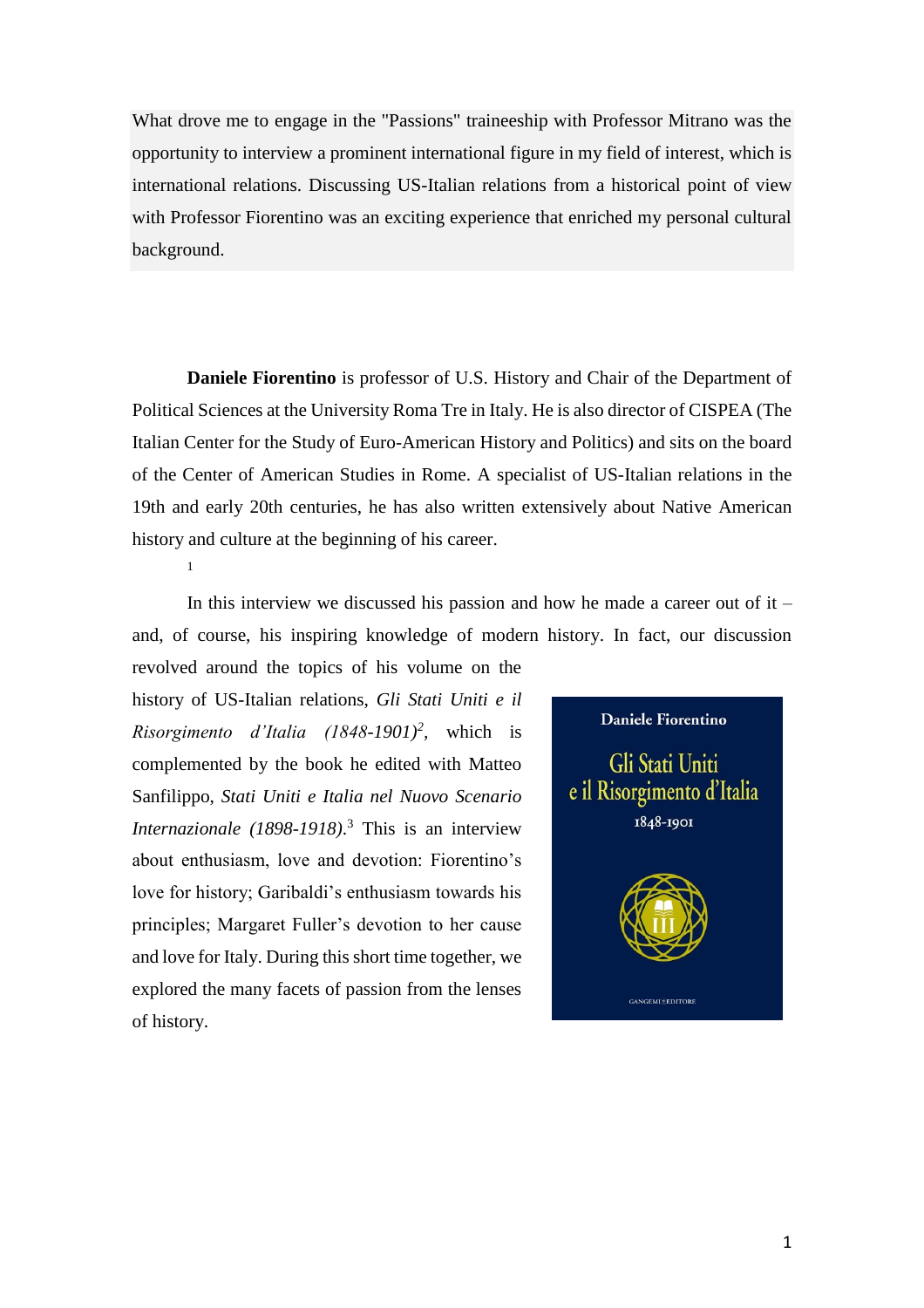### **Professor Fiorentino, could you please tell us briefly about your career and the educational background which lead to it?**

Well. I've always had a passionate interest in history, which has reached its peak during my years at Sapienza University of Rome. There, I started my bachelor's degree in political science, driven by my fascination for contemporary history and politics. But in those years, I accidentally discovered a few seminars on modern history of colonialism – it's funny, though, how some things happen by accident. During this seminar I was to write a paper, so I asked the professor whether I could write about the colonized instead of the colonizers; not that I had any knowledge on the subject at all – mine was a blind curiosity to learn about the flipside of a story too well-known. Just to be clear: everything I knew about the subject came from readings, movies and a general knowledge based on shared knowledge. Therefore, I began my research on the Indians and the related domestic policies of the US in the mid XIX century.

Fascinated by this country, I applied for a Fulbright scholarship which brought me to the University of Kansas, in the heart of the United States, because the Midwest is where Native American studies were obviously most flourishing, due to their proximity to the Indian reservations. It was there that I embraced my American studies study path in the history department, where I completed my postgraduate degree first, and my PhD in America History secondarily. During my PhD I started teaching history in that same university. While finishing it, I was thankfully suggested I undertook a PhD in Italy too, and so I did: this way, in the early 90s I completed both my American and Italian PhD. Thus, I made the decision to come back to Italy and start a career here in my country. In the meanwhile, I had published my first two volumes on Native Americans, which were the result of my thorough research for my American PhD.

A sort of shallow period went through. But if it hadn't been for the unemployment, I would have never applied, almost without thinking, for a position at the cultural office of the American embassy in Italy: they were looking for a young person with professional experience in the United States and with a background of studies on American history and culture.

#### **That was basically the description of your resumé.**

Exactly. For this reason, I became the Cultural Affairs Specialist at the Embassy. This led to my obtaining the position of Director of the Center of American Studies based in Rome. In the meantime, I was still doing research and writing, until when I gained my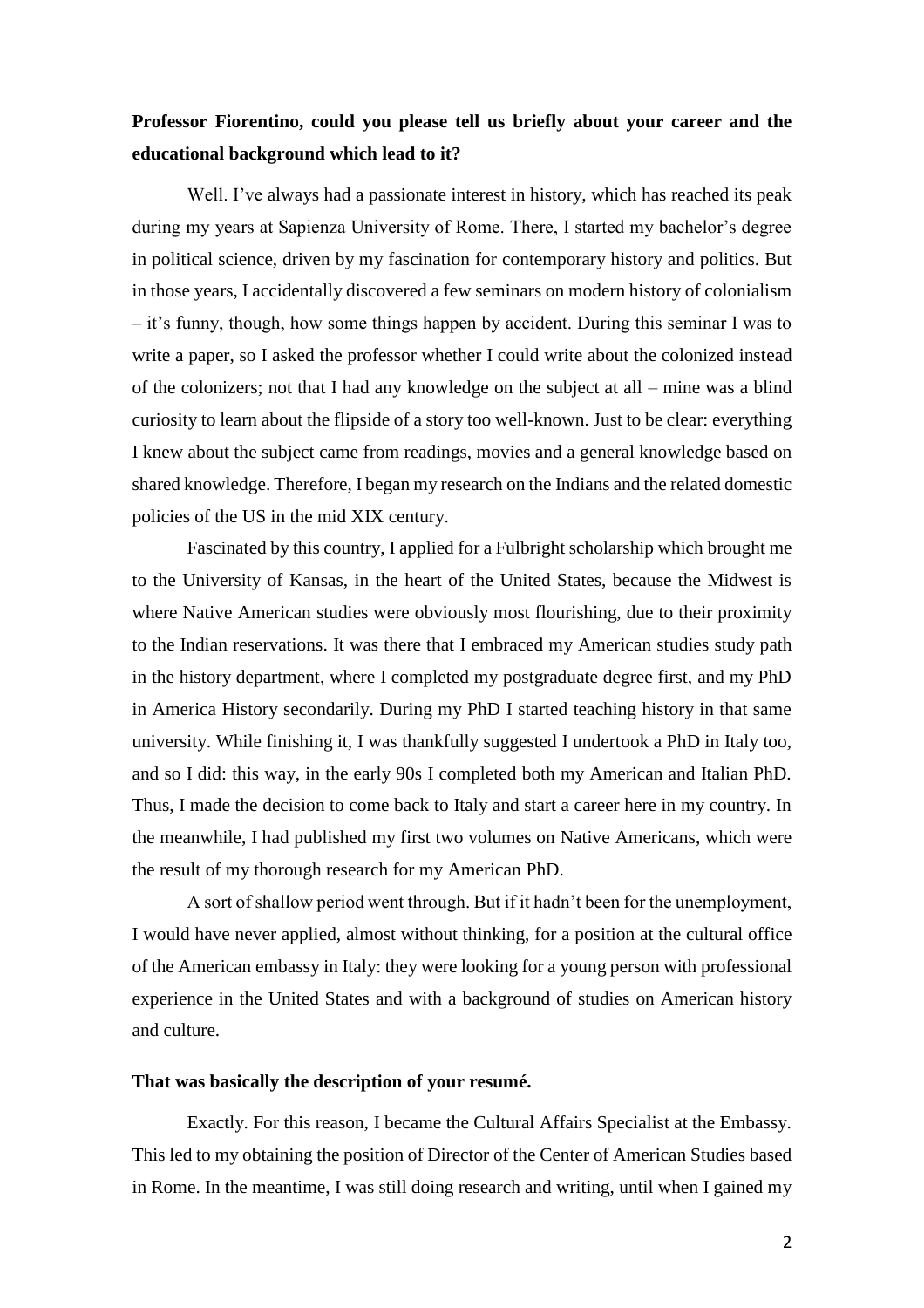first chair at the University of Macerata, and later at Roma Tre, where I'm still teaching today.

During these years, my field of research changed slightly, partly due to my involvement with the CAS, which is the center of cultural exchanges between Italy and the US, and partly because of my intellectual curiosity which brought me to dig in a historical period still not really explored at the time. Thus, I started cultivating my interest towards the kind of relations and political exchanges which tied the US and Italy between the end of the XIX and the first decades of the XX century. This led to the publication of my book *Gli Stati Uniti e il Risorgimento d'Italia (1848-1901)* at the end of year 2013. For the same reason, I also published some papers about the foundation of the Center for American Studies and of the American Academy in Rome, and the relations between the two countries from the Risorgimento up until wartime (the first World War). I found it especially striking that this historical period hadn't still been deeply explored, since it is the cornerstone of nowadays international relations. I also founded a research group to deepen the research on this period, and five publications issued from our work, plus my monography.

## **This part of modern history analyzed from the perspective of Italian-American diplomatic and cultural exchanges is particularly interesting but also understudied. Why do you think is that?**

This subject is usually labelled as a matter of minor interest because the focus is mainly pointed on major historical phenomena of that period like Fascism and the Republican Era, from an Italian standpoint. But in the late years, things have changed: I noticed an increased interest on the subject even from my American colleagues. During the last years I also covered the topic of contemporary migration and identity with my volume on cultural pluralism in the United States.

## **Professor Fiorentino, would you mind telling us about the main historical characters that shaped the diplomatic relations between Italy and the United States in the XIX century?**

Well, the two main characters of the historical events which took place in that period were Lincoln on the American side, and Garibaldi on the Italian one. For what concerns Garibaldi, at the time he a was well-known political figure in the USA, too. In fact, a few demonstrations honoring him took place in the United States: first, after the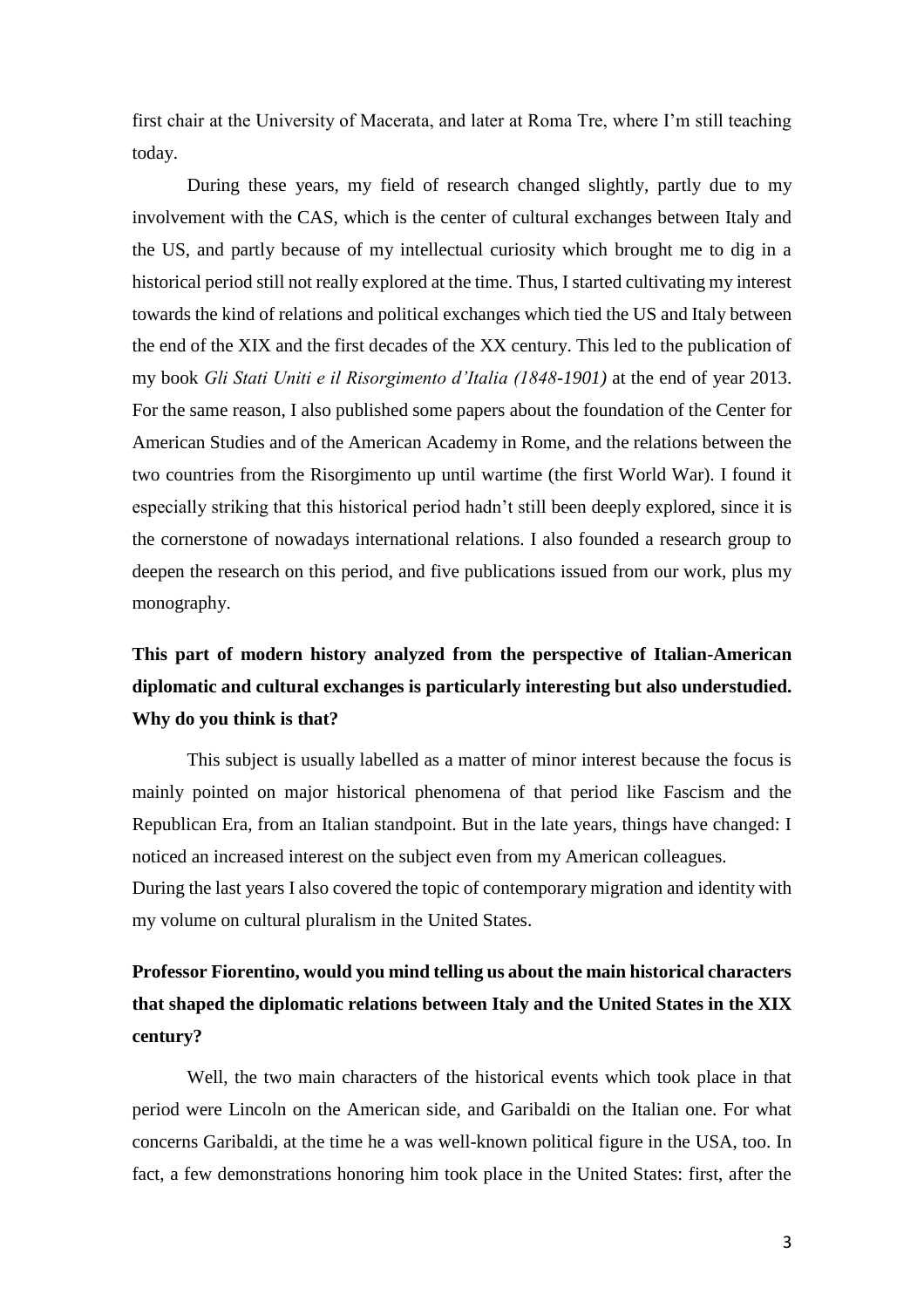Roman Republic declared on 9 February 1849; the second time occurred in 1861 to celebrate the unification of Italy.

As far as Lincoln was concerned, he was not among those liberal Republicans who looked at the events taking place in Italy with the hope of a continuation of the American liberal-republican revolution, but he was nonetheless sympathetic towards the Italian cause. Throughout time, a story about Lincoln inviting Garibaldi to lead his troops during Civil War has taken shape and spread worldwide. As a matter of fact, this myth – as I wrote in my book – is not quite accurate and things didn't really go as it's commonly said. What actually happened was a diplomatic bungle triggered by a young American diplomat based in Brussels at the time. In order to understand his act, we must keep in mind an interesting historical fact: the years between 1840s and 1870s were marked by a strong liberal-republican spirit which permeated the Atlantic; young people from all over Europe and the US moved around to chase and take part in any conflict in place, boosted by the willingness to spread the principle of freedom. In a way, globalization already existed, insofar as information spread around quite quickly. So, this young diplomat sent Garibaldi an official invitation to lead the American troops, but Garibaldi, contrary to what expected from a man of action like he was, didn't seize the opportunity. Instead, he thought through it because, first of all, he knew that it would have been an offense to the American officers, and on the second place, because that wasn't an official invitation from the American government. Thereafter, the American Minister Plenipotentiary Italy was sent to confirm the invitation, but only to lead one regiment and not the entire American army. At that point Garibaldi declined the invitation, diplomatically stating that Italy still was to be unified, and that he would fight for the US when they abolish slavery once and for all.

Eventually, that's the truth beneath the myth. But something that really happened – and that contributed to the building of this mythological friendship tying the two characters – is Garibaldi writing some moving words on the occasion of Lincoln's assassination in 1865.

But there are numerous characters noteworthy in the history of Italian-American cultural connections, who are not given enough space in the books. One among all, Margaret Fuller. Born in 1810, she was an earnest liberal Republican, who thought that the principles of the American Declaration of Independence had been betrayed by the United States, and that they could only flourish in Italy – the one hope for republican principles to root in the future. In fact, she looked at Mazzini in admiration, contrary to